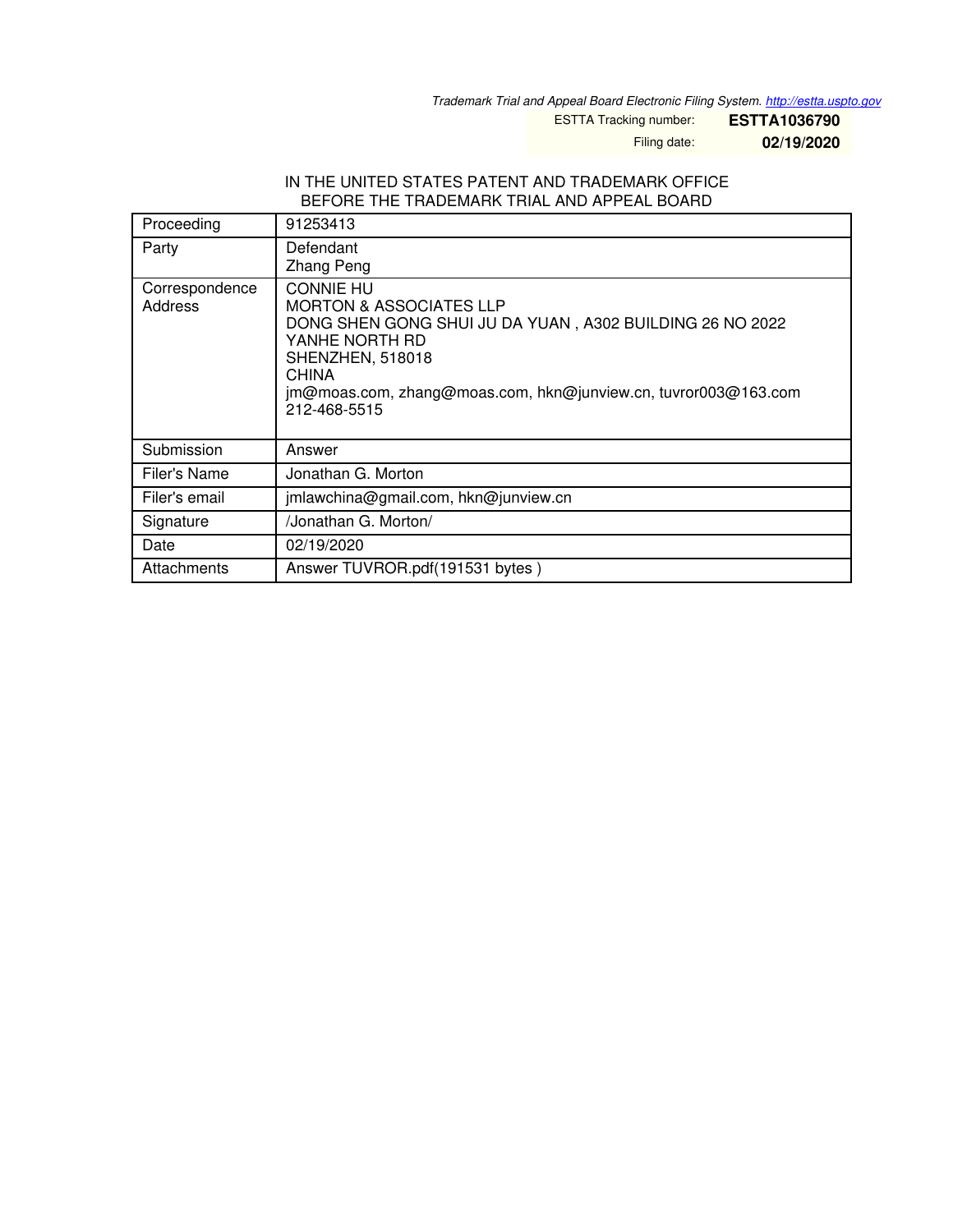# IN THE UNITED STATES PATENT AND TRADEMARK OFFICE BEFORE THE TRADEMARK TRIAL AND APPEAL BOARD

| TUDOR WATCH U.S.A., LLC., |
|---------------------------|
| Opposer,                  |
| V.                        |
| ZHANG PENG,               |
| Applicant.                |

Opposition No. 91253413

Serial No. 88542229 Mark: TUVROR Filing Date: July 27, 2019 Publication Date: November 19, 2019

## **APPLICANT'S ANSWER TO THE NOTICE OF OPPOSITION**

Zhang Peng, ("Applicant") a Chinese individual with an address of Po Hing era B2-

1917, Dafapu bantian, Shenzhen, China 518129, by and through its counsel of record,

Jonathan G. Morton, answers Tudor Watch U.S.A., LLC's ("Opposer") Notice of Opposition as follows:

- 1. Answering Paragraph 1 of the Notice of Opposition, Applicant does not have sufficient knowledge or information to form a belief as to the allegations contained therein and accordingly denies the same.
- 2. Answering Paragraph 2 of the Notice of Opposition, Applicant does not have sufficient knowledge or information to form a belief as to the allegations contained therein and accordingly denies the same.
- 3. Answering Paragraph 3 of the Notice of Opposition, Applicant does not have sufficient knowledge or information to form a belief as to the allegations contained therein and accordingly denies the same.
- 4. Answering Paragraph 4 of the Notice of Opposition, Applicant does not have sufficient knowledge or information to form a belief as to the allegations contained therein and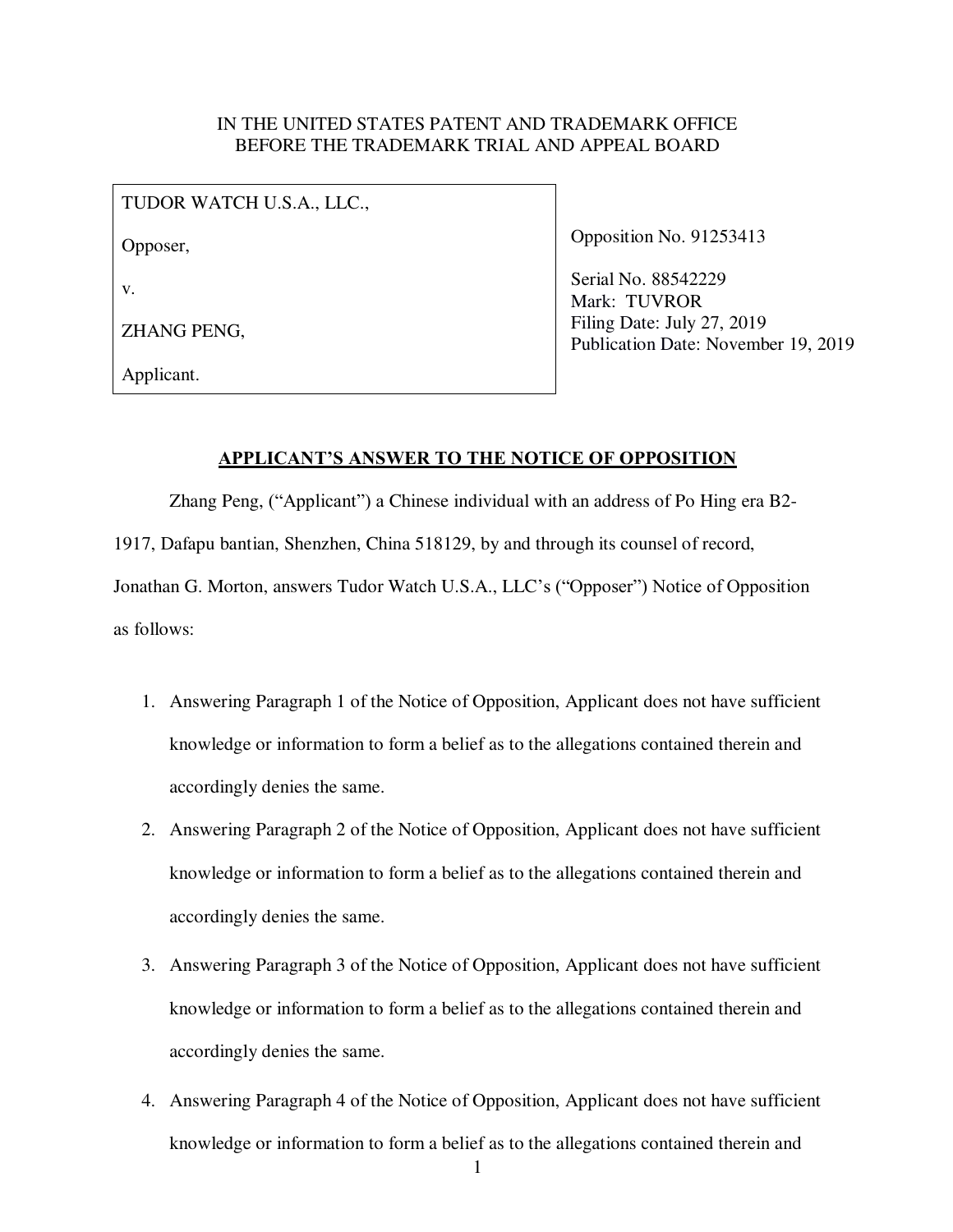accordingly denies the same, except Applicant admits the existence of U.S. Registration No.'s: 0661372; 5045861; 1002030; and 5045862.

- 5. Answering Paragraph 5 of the Notice of Opposition, Applicant does not have sufficient knowledge or information to form a belief as to the allegations contained therein and accordingly denies the same.
- 6. Answering Paragraph 6 of the Notice of Opposition, Applicant does not have sufficient knowledge or information to form a belief as to the allegations contained therein and accordingly denies the same.
- 7. Answering Paragraph 7 of the Notice of Opposition, Applicant does not have sufficient knowledge or information to form a belief as to the allegations contained therein and accordingly denies the same.
- 8. Answering Paragraph 8 of the Notice of Opposition, Applicant does not have sufficient knowledge or information to form a belief as to the allegations contained therein and accordingly denies the same.
- 9. Answering Paragraph 9 of the Notice of Opposition, Applicant does not have sufficient knowledge or information to form a belief as to the allegations contained therein and accordingly denies the same.
- 10. Answering Paragraph 10 of the Notice of Opposition, Applicant does not have sufficient knowledge or information to form a belief as to the allegations contained therein and accordingly denies the same.
- 11. Answering Paragraph 11 of the Notice of Opposition, Applicant does not have sufficient knowledge or information to form a belief as to the allegations contained therein and accordingly denies the same.
- 12. Answering Paragraph 12 of the Notice of Opposition, Applicant admits the allegations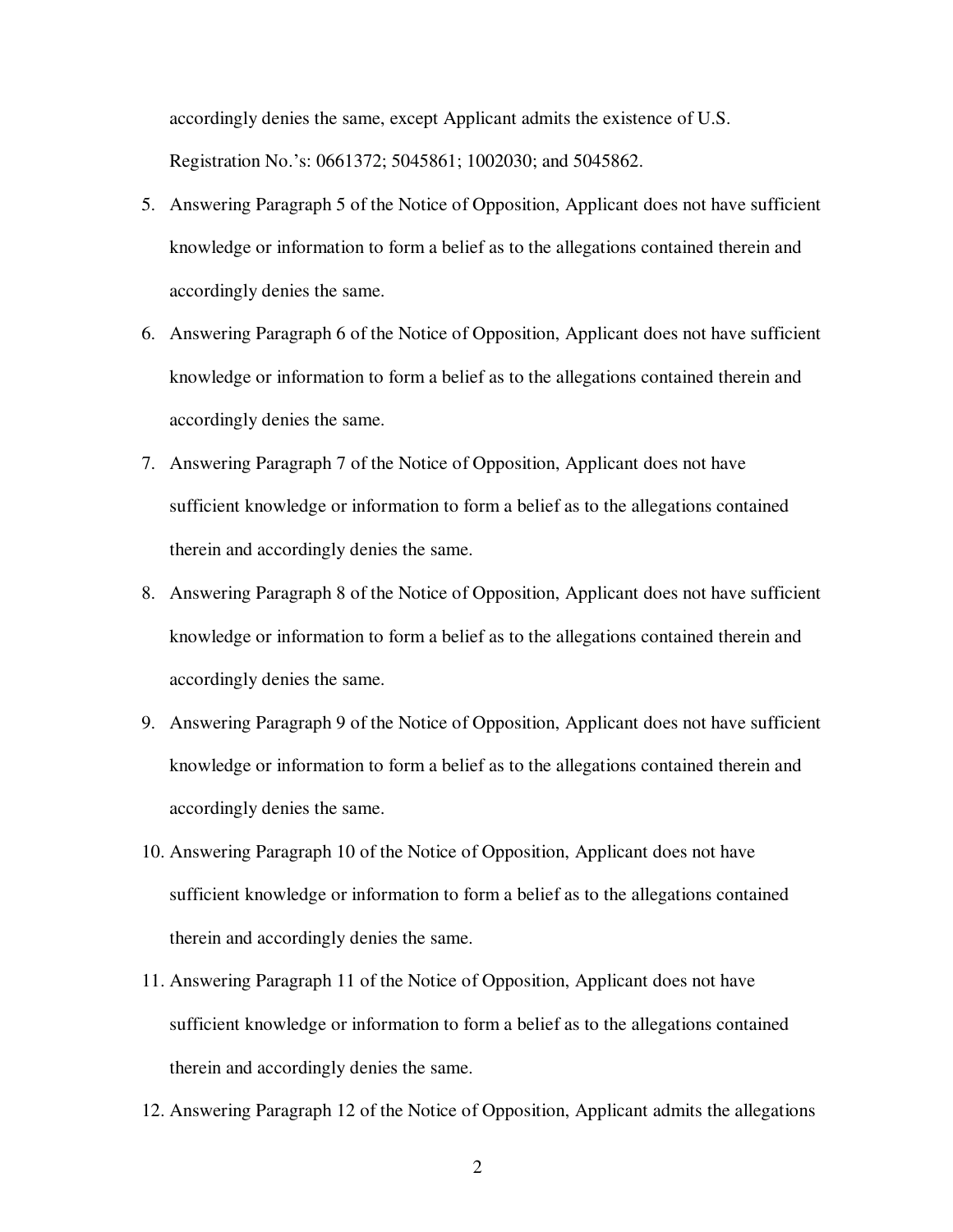contained therein.

- 13. Answering Paragraph 13 of the Notice of Opposition, Applicant admits the allegations contained therein.
- 14. Answering Paragraph 14 of the Notice of Opposition, Applicant denies the allegations contained therein.
- 15. Answering Paragraph 15 of the Notice of Opposition, Applicant admits the allegations contained therein.
- 16. Answering Paragraph 16 of the Notice of Opposition, Applicant denies the allegations contained therein.
- 17. Answering Paragraph 17 of the Notice of Opposition, Applicant denies the allegations contained therein.
- 18. Answering Paragraph 18 of the Notice of Opposition, Applicant denies the allegations contained therein.
- 19. Answering Paragraph 19 of the Notice of Opposition, Applicant denies the allegations contained therein.
- 20. Answering Paragraph 20 of the Notice of Opposition, Applicant admits that it seeks to use the TUVROR mark on "smart watches" and Applicant does not have sufficient knowledge or information to form a belief as to the remaining allegations contained therein and accordingly denies the same.
- 21. Answering Paragraph 21 of the Notice of Opposition, Applicant denies the allegations contained therein.
- 22. Answering Paragraph 22 of the Notice of Opposition, Applicant denies the allegations contained therein.
- 23. Answering Paragraph 23 of the Notice of Opposition, Applicant denies the allegations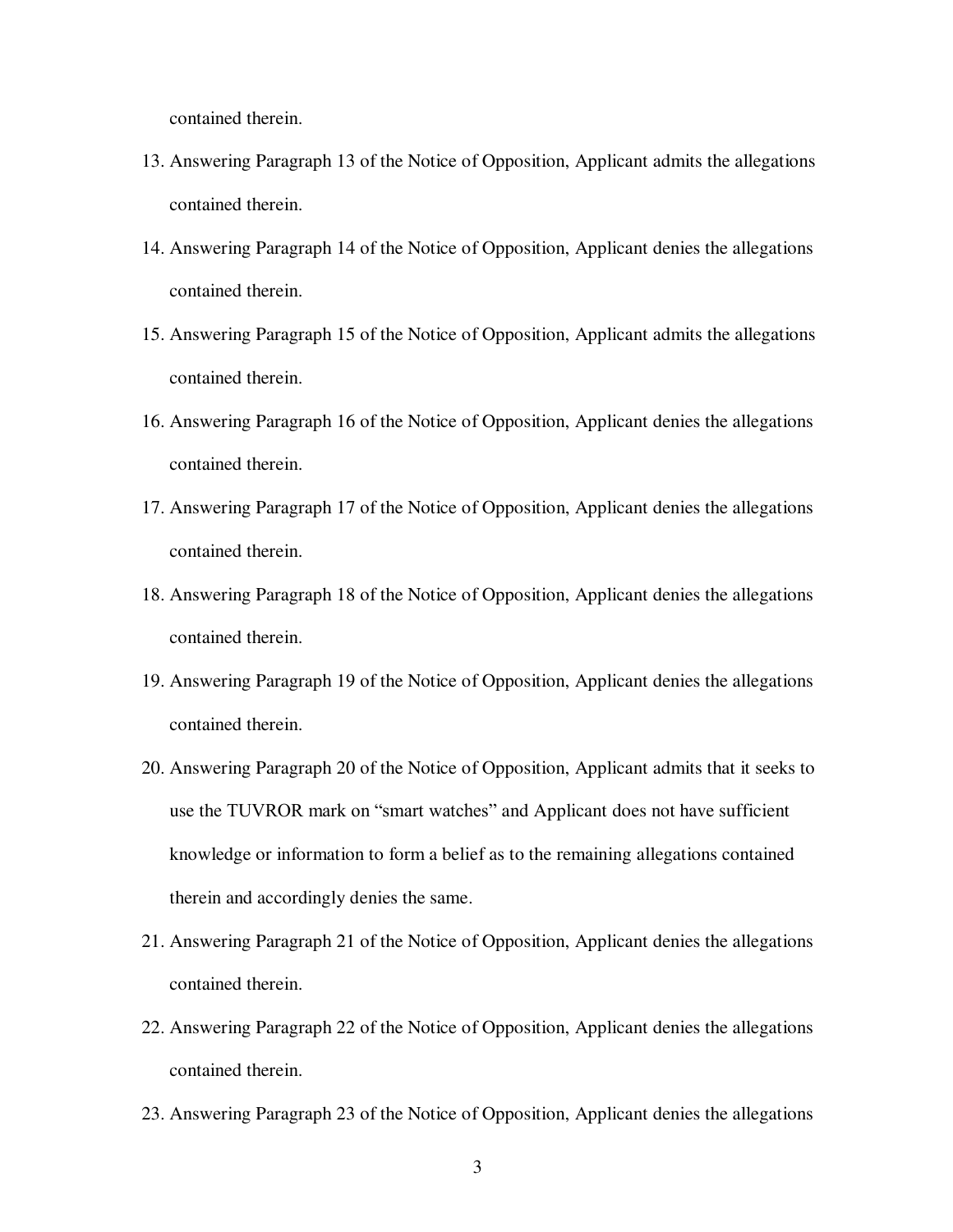contained therein.

- 24. Answering Paragraph 24 of the Notice of Opposition, Applicant denies the allegations contained therein.
- 25. Answering Paragraph 25 of the Notice of Opposition, Applicant denies the allegations contained therein.
- 26. Answering Paragraph 26 of the Notice of Opposition, Applicant denies the allegations contained therein.
- 27. Answering Paragraph 27 of the Notice of Opposition, Applicant denies the allegations contained therein.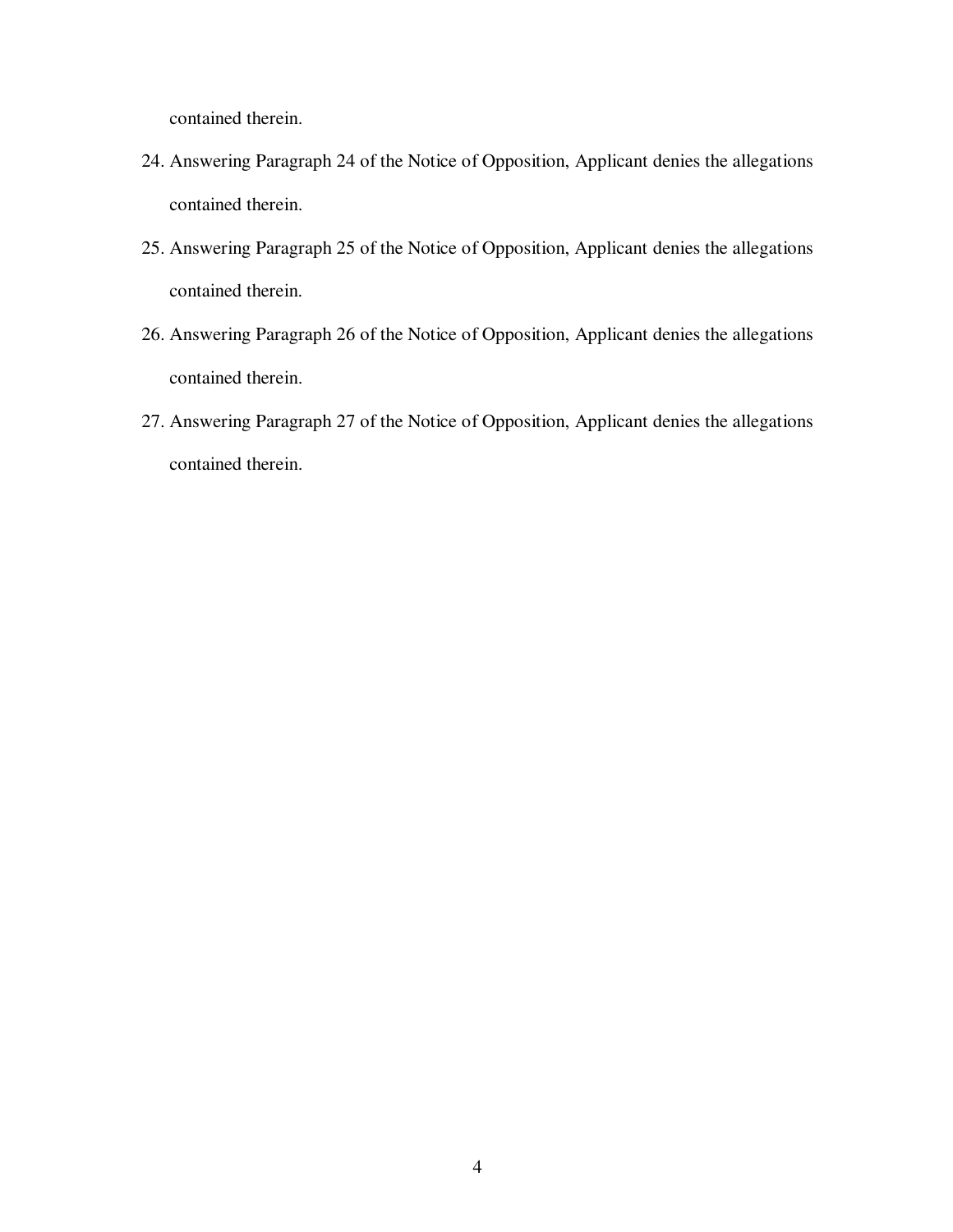### **AFFIRMATIVE DEFENSES**

Applicant reserves the right to rely on such other and further defenses as may be supported by facts to be determined through comprehensive discovery and to amend its Answer accordingly to assert such defenses.

**WHEREFORE**, Applicant respectfully requests that the Trademark Trial and Appeal Board dismiss the Notice of Opposition, dated January 9, 2020, with prejudice and permit Application Serial No. 88542229 to proceed to registration.

Dated: February 19, 2020

 $By:$ 

Jonathan G. Morton, Esq. *Attorney for Applicant*  1395 Brickell Drive Suite 900 Miami, Florida 33131 Tel: (305) 764-9179 jmlawchina@gmail.com